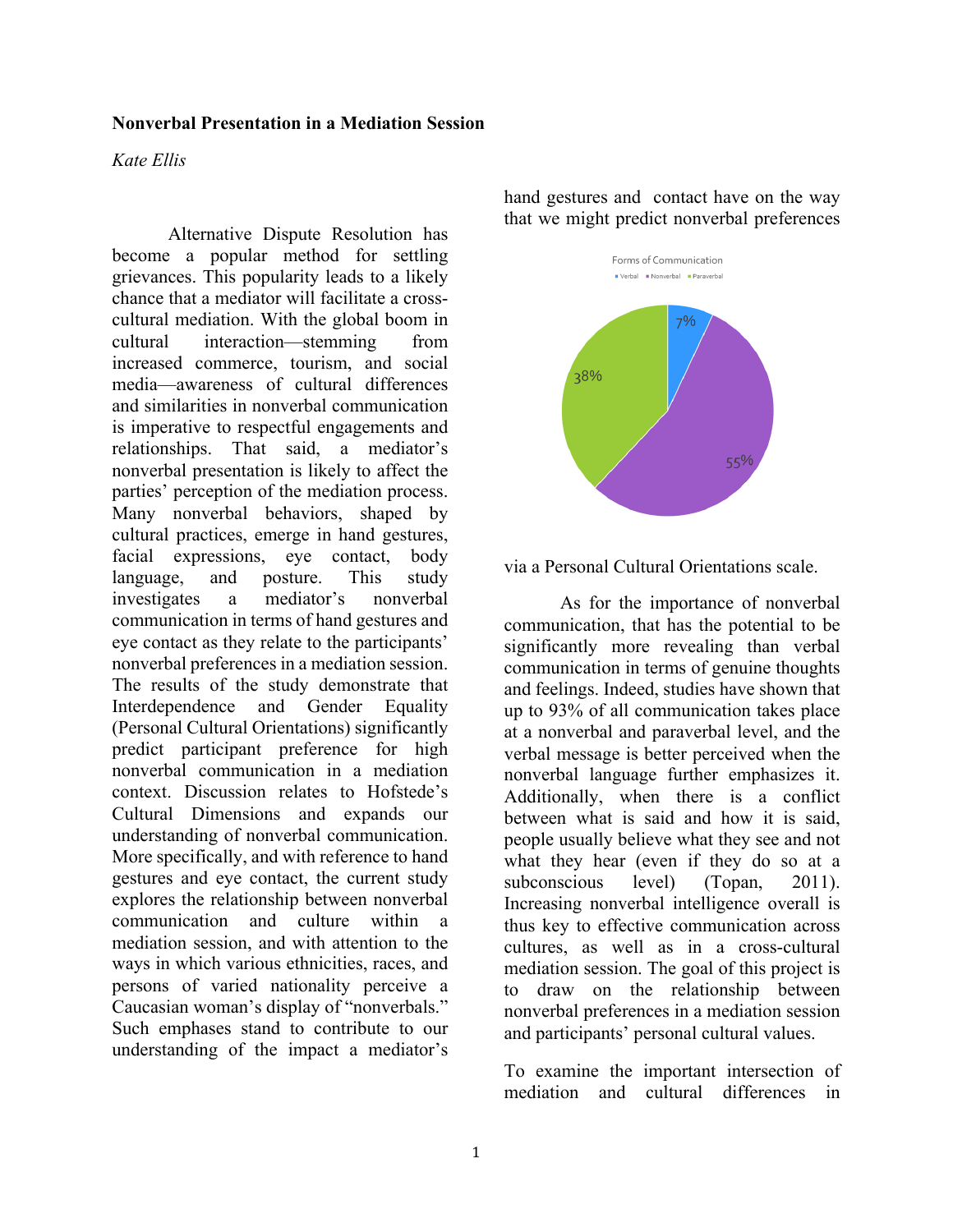nonverbal communication, we should remind ourselves of such variables as mediation, culture, Hofstede's cultural dimensions, and nonverbal communication. As for mediation, the use of Alternative Dispute Resolution has become a favored method in settling various disputes. This includes the use of arbitration, negotiation, and mediation, whereas mediation can be understood as a process in which an impartial third party facilitates a negotiation between parties in a conflict (Beer & Packard, 2012). Due to the importance of cultural context, a mediator's nonverbals may have the potential to make or break a mediation session. In a matter of moments, because of the nonverbals of the mediator, parties are likely to get an idea of their level of control in the mediation process. When they perceive the mediator to be engaged—often exhibited through the mediator's heavy eye contact and hand gestures—they may be more open to participate and realize that the mediator is there to help them work through their dispute. When a mediator is closed off and does not appear to be in the moment with the parties, because of lack of eye contact or closed off body posture, they may reflect the mediator's actions and therefore become closed off themselves.

This may be the case for one person and completely different for another, n which preference is likely based in customary cultural values. Beer & Packard (2012) express the importance of keeping in mind the ethnicity, race, gender, and nationality of the mediator. Moreover, if the mediator comes from a majority culture and the parties come from a minority culture, that dissonance can create a prejudice before nonverbals are even displayed. This goes to show the importance of familiarizing oneself with expectations for nonverbalcommunication preferences while simultaneously being adaptable to those expectations. Even when mediators

familiarize themselves with expectations for nonverbal communication preferences, such expectations may turn out to be inaccurate, in part or in whole. Perhaps, then, the three most effective tools for mediating cross-cultural disputes are the pre-mediation meetings (joint or private), caucuses during mediation, and the Socratic method of questioning (Barkai, 2008).

Moreover, the pre-mediation meetings are important because they constitute the start for the mediator and parties to build rapport. The meeting can be a joint meeting between the mediator and all the parties to the dispute, or a private, ex parte meeting between the mediator and one party (Barkai, 2008). A mediator might hold a less formal, non-substantive, "get-acquainted" meeting with the parties or advocates (or both) before the mediation begins (Abramson, 2004). The pre-mediation meeting is the time in which the parties confirm their understanding of the shared goal for the mediation, their roles as participants in the mediation, and the scope of the mediation. This is also when the mediator reviews their role as the mediator, including what it means to be "impartial" and "neutral." This meeting is also crucial with respect to dialogue about the conditions for the mediation session. To elaborate, the mediator will discuss how and when the parties, as well as the mediator, can withdraw from the process. The mediator also reviews what topics will or will not be discussed (Beer & Packard, 2012).

The mediation caucus, very useful for cross-cultural outreach, can be understood as a private meeting between the mediator and one of the parties to a dispute (Barkai, 2008). The caucus is a common mediation practice that allows private, ex parte communication between a party and a mediator. The caucus can serve as beneficial for the mediator and the parties since the mediator can get a sense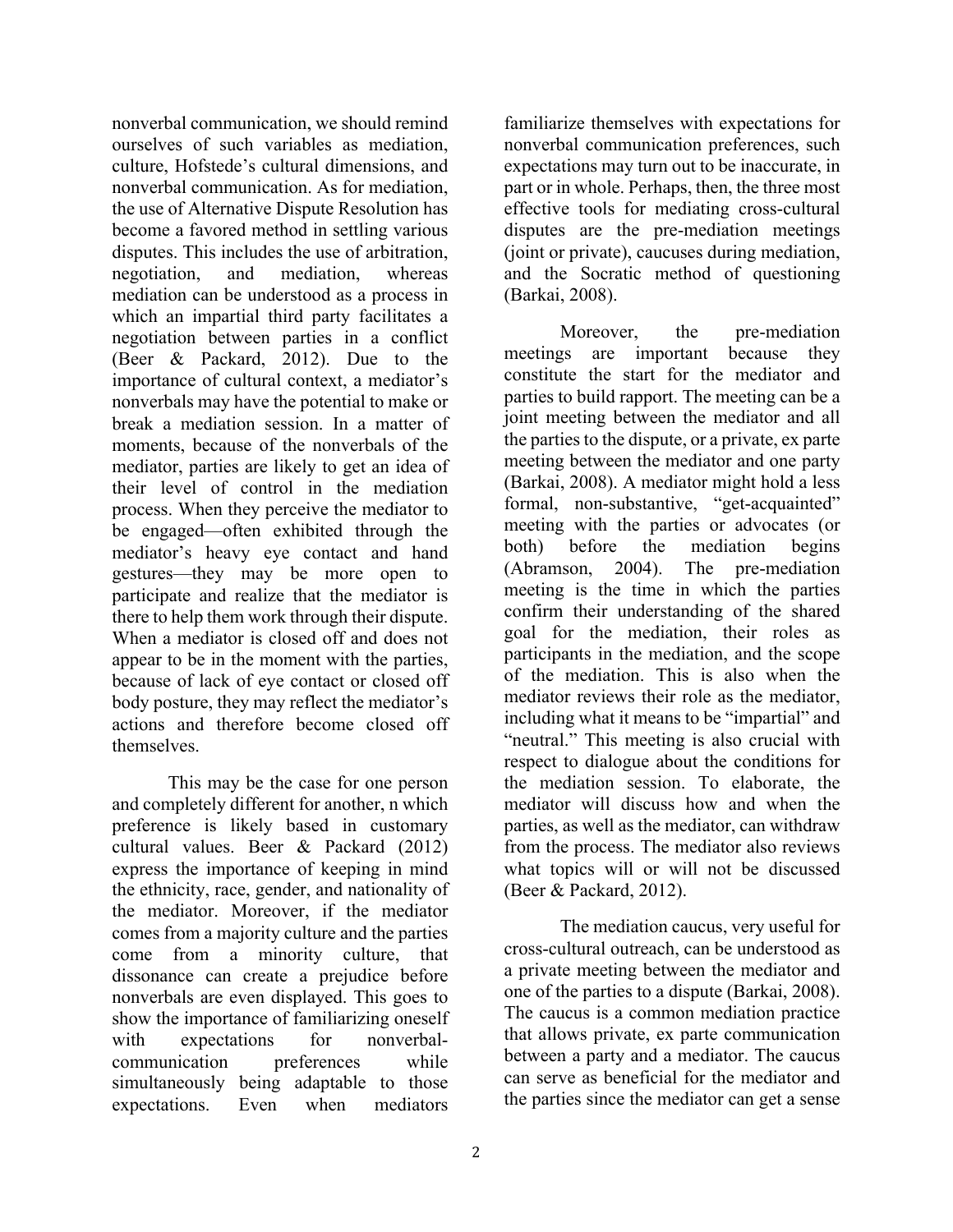of the cultural characteristics of the parties and thereby assess the cultural awareness of each party about the other party's culture. The caucus also gauges knowledge of the culture and values of the opposing party, while allowing the mediator to serve as an interpreter, coach, and teacher, thereby allowing parties to re-establish or create social relationships that are beneficial for resolving conflict (Barkai, 2008).

As Barkai (2008) explained, the Socratic method of questioning in the mediation session can be beneficial, especially when one of the parties is not aware or does not understand the importance of cultural values and differences. A Socratic-method approach in which the mediator asks questions and the parties respond can be very effective in helping the mediator become familiar with the parties and in gauging appropriate and inappropriate nonverbals to display. Regarding optimal outcomes, Beer & Packard (2012) note that it may be beneficial if the parties in mediation realize that they have a common identity. Identity is often a hot issue in mediation in that it shapes how people present themselves, how they want to be seen and treated, who they "belong" to, and fundamentally how they think of themselves. When the mediator helps the parties realize they likely have more in common than not, this can motivate them to put their differences aside and see each other as human beings that are worthy of accommodation (Beer & Packard, 2012).

Numerous other factors play into interpreting the meaning behind nonverbal communication, the largest being culture (Topan, 2011). Indeed, one commentator stresses the importance of cultural context in mediation since behaviors lack full meaning in isolation from cultural context (Pedersen, 2006). However, there are many definitions for "culture," and unfortunately, it is common for us to interpret the behaviors of people from other cultures, sometimes leading people to be self-referential in the attribution of significance to non-verbal communication (Barkai, 2008). The current study adopts the definition of "culture" as a "shared system of socially transmitted behavior that describes, defines, and guides people's ways of life, communicated from one generation to the next" (Matsumoto, 2006, p. 220).

Culture is mainly an unspoken, nonverbal phenomenon because most aspects of one's culture are learned through observation and imitation rather than by explicit verbal instruction or expression (Andersen, 1997). The meanings behind nonverbal communication, however, can differ from culture to culture, and vary in degree of comfort and overall preference among varied cultures. Recently, there has been more exposure to these differing nonverbals with increased tourism, elevated usage of social media, and growing recourse to Alternative Dispute Resolution practices to settle disputes. Increased exposure is important in decreasing cross-cultural communication ignorance; more vital, still, is the need to learn why cultures behave the way they do as to try to understand the reasons behind their nonverbals. Here, too, we need recall that a single display of a nonverbal may not have any relevance in isolation from cultural context.

Perhaps the most important factors pertaining to mediation-session nonverbal preferences are high-context versus lowcontext cultural values. By this, I am referring to how people communicate and interact with other people in their culture. A low-context culture consists of people who communicate explicitly and with heavy reliance on verbal communication, whereas those of a high-context culture communicate indirectly and with more reliance on nonverbal communication (Hall, 1977).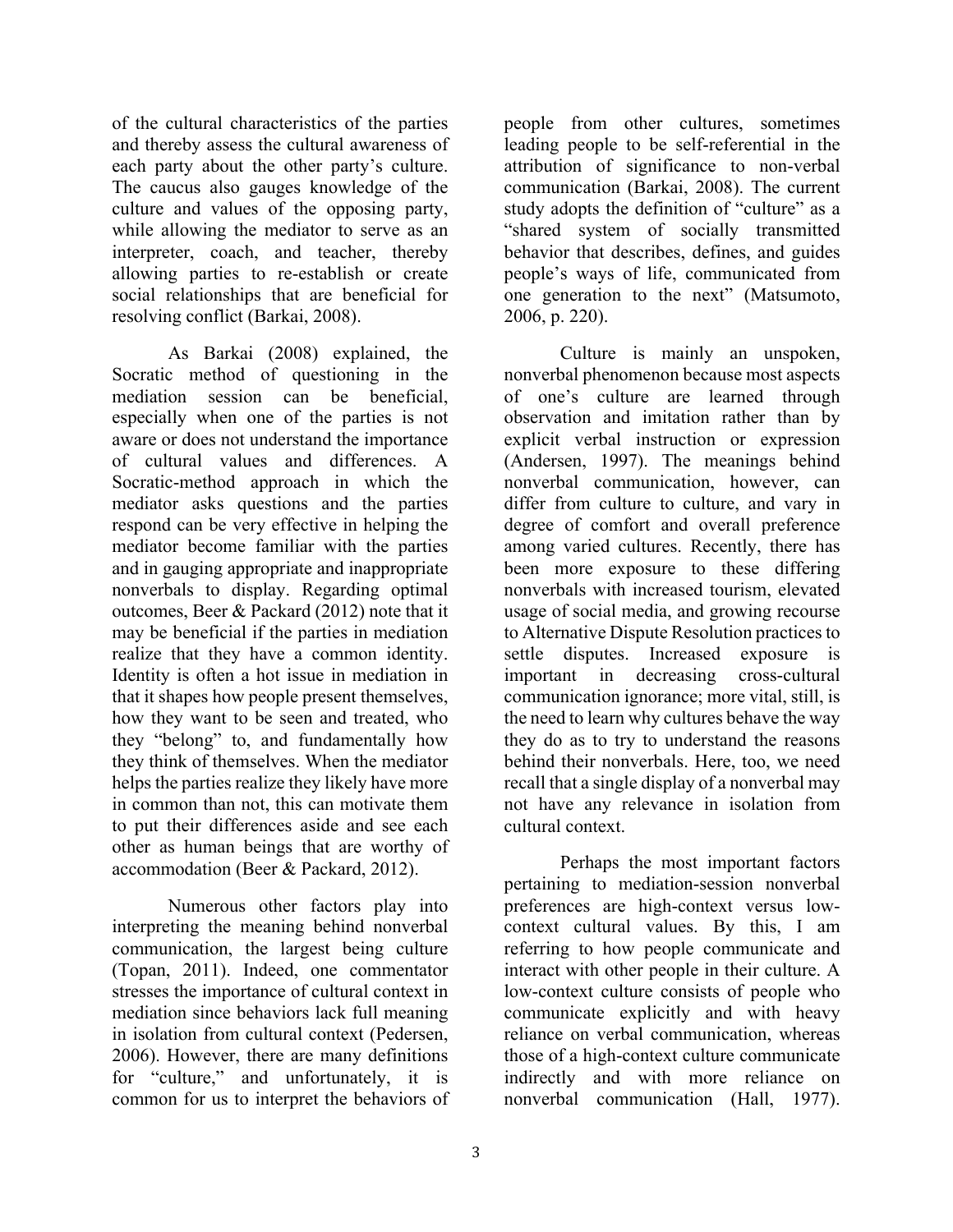Those in a low-context culture communicate directly even when the topic may be sensitive. In contrast, those in a high-context culture may avoid discussions of sensitive matters. Also, high-context cultures tend to value tradition, whereas low-context cultures tend to value change and are more futureoriented (see Table 1). Most observers would say that people in the United States, Canada, Australia, New Zealand and most Northern and Western European countries use direct, explicit, low-context communication, and that Asian countries, along with most of the rest of the world, use indirect, implicit, highcontext communication (Barkai, 2008).

| <b>Low-Context</b> | <b>High-Context</b>                 |
|--------------------|-------------------------------------|
| Overt Language     | Covert Language                     |
| Details Verbalized | Reliance on Nonverbals over Verbals |
| Future-Oriented    | Value Tradition                     |
| Task-Oriented      | Relationship-Oriented               |
| Individualistic    | Team-Oriented                       |

| Table 1. Hall's Low-Context versus High-Context |  |
|-------------------------------------------------|--|
|-------------------------------------------------|--|

Six cultural dimensions are introduced from Hofstede's (1980, 2001) studies with the purpose of categorizing cultural preferences and reasons why people behave the way they do. Among those reasons are power distance, femininity versus masculinity, collectivism versus individualism, uncertainty avoidance, shortterm versus long-term orientation, and restraint versus indulgence. It is also important to keep in mind the context, clusters, congruence, consistency, and culture when analyzing preferences. That is necessary because, while persons may "read" body language, they should also understand how to delve into the meaning behind the various signals (Topan, 2011).

Context refers to the circumstances in which the interaction takes place. Clusters of nonverbal cues should also be taken into consideration when a person analyzes body language, for a single gesture can imply a host of meanings. As it pertains to context, congruence refers to the coordination between the verbal message and the nonverbal language, while consistency refers to the relationship between the baseline behavior of a person and the changes that behavior suffers when the person is under stress. Finally, as briefly stated before, culture and cultural heritage have a great influence on all nonverbal communication (Goman, 2008). All in all, culture shapes display rules—that is, of to whom, on what occasions, and why certain nonverbal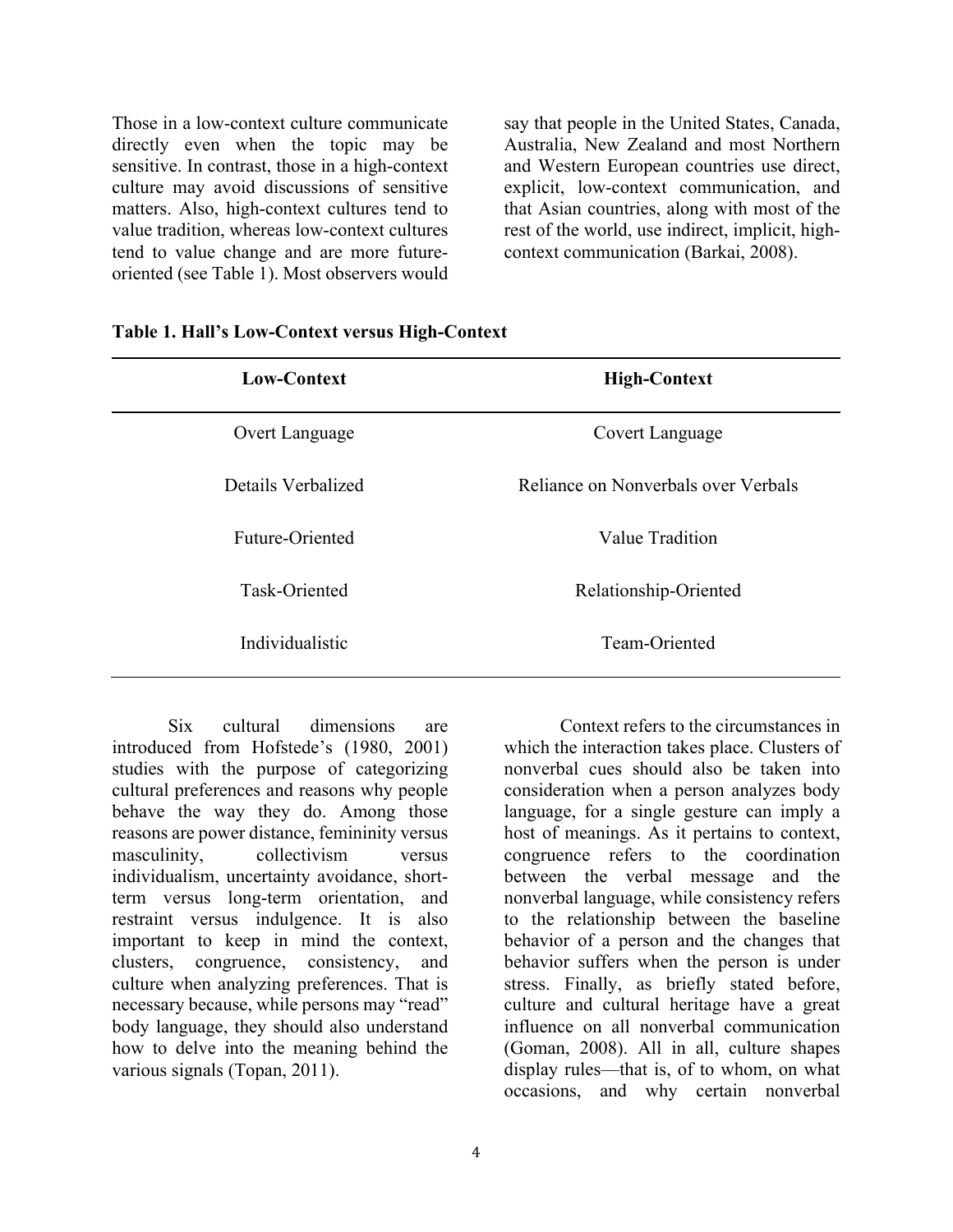expressions should be revealed, or else suppressed (Ekman & Friesen, 1975; Ekman & Oster, 1979). Indeed, societal cultures harbor values that unconsciously and implicitly engender tendencies to prefer certain states of affairs over others (Hofstede, 2001). On the other hand, organizational cultures inhabit more visible and conscious practices in the way that people perceive what goes on in their organizational environment. The idea of separating cultures into distinct dimensions was first expressed in a 1962 study in which U.S anthropologist Clyde Kluckhohn argued that there should be universal categories of culture; later scholars theorized about the nature of problems within a society that humans face on a day-to-day basis and how these can be categorized, defined, and studied (Hofstede, 2001).

Hofstede's cultural dimensions date back to his original seminal work, *Cultural Consequences: International Differences in Work-Related Values*, in which he discusses the results for his original study. His fourdimension framework began with power distance, individualism versus collectivism, masculinity versus femininity, as well as uncertainty avoidance (Hofstede, 1980). When Hofstede's *Cultural Consequences* first appeared in 1980, it represented a new paradigm in social science research. Moreover, this piece analyzed survey-based values data at the national level while quantifying differences among national cultures in accord with their positions on these dimensions (Hofstede, 2011). To this day, Hofstede's cultural dimensions are beneficial for their ability to conceptualize values across and within cultures. Moreover, Hofstede's cultural values are endorsed by Clark (1990), since there are many similarities among the different typologies of culture, and because their dimensions are well captured in Hofstede's typology. Soares, Farhangmehr, & Shoham (2007) also endorsed the relevance of the Hofstede

cultural dimensions to international business and consumer behavior through a comprehensive review of related literature (Yoo et al, 2011). For all that, however,

Hofstede's theories faced criticism early on, and by the 1990s the paradigm had been taken over by many others as discussions of the content and number of dimensions were of common interest. As a result, what was once a four-dimension framework developed into what are now six dimensions.

As previously stated, these preferences within a society are organized into dimensions of power distance, femininity versus masculinity, collectivism versus individualism, uncertainty avoidance, short-term versus long-term orientation, and restraint versus indulgence. Each country has been positioned relative to other countries through a score on each dimension. The dimensions are statistically distinct and do occur in all possible combinations, although some combinations are more frequent than others.

Hofstede's cultural dimension of power distance delves into the idea that those with less power in a society expect and accept an unequal distribution of social power (Hofstede, 2011). Moreover, the idea of power distance suggests that a society's level of inequality is endorsed by the followers as much as it is by the leaders or those with higher power. Power and inequality are extremely fundamental facts of any society in that all societies are unequal, but some are more unequal than others (Hofstede, 2011). In Hofstede's 2010 study, power-distance index scores are listed for 76 countries as they tend to be higher for East European, Latin, Asian and African countries and lower for Germanic and English-speaking Western countries.

Hofstede's femininity versus masculinity cultural dimension refers to the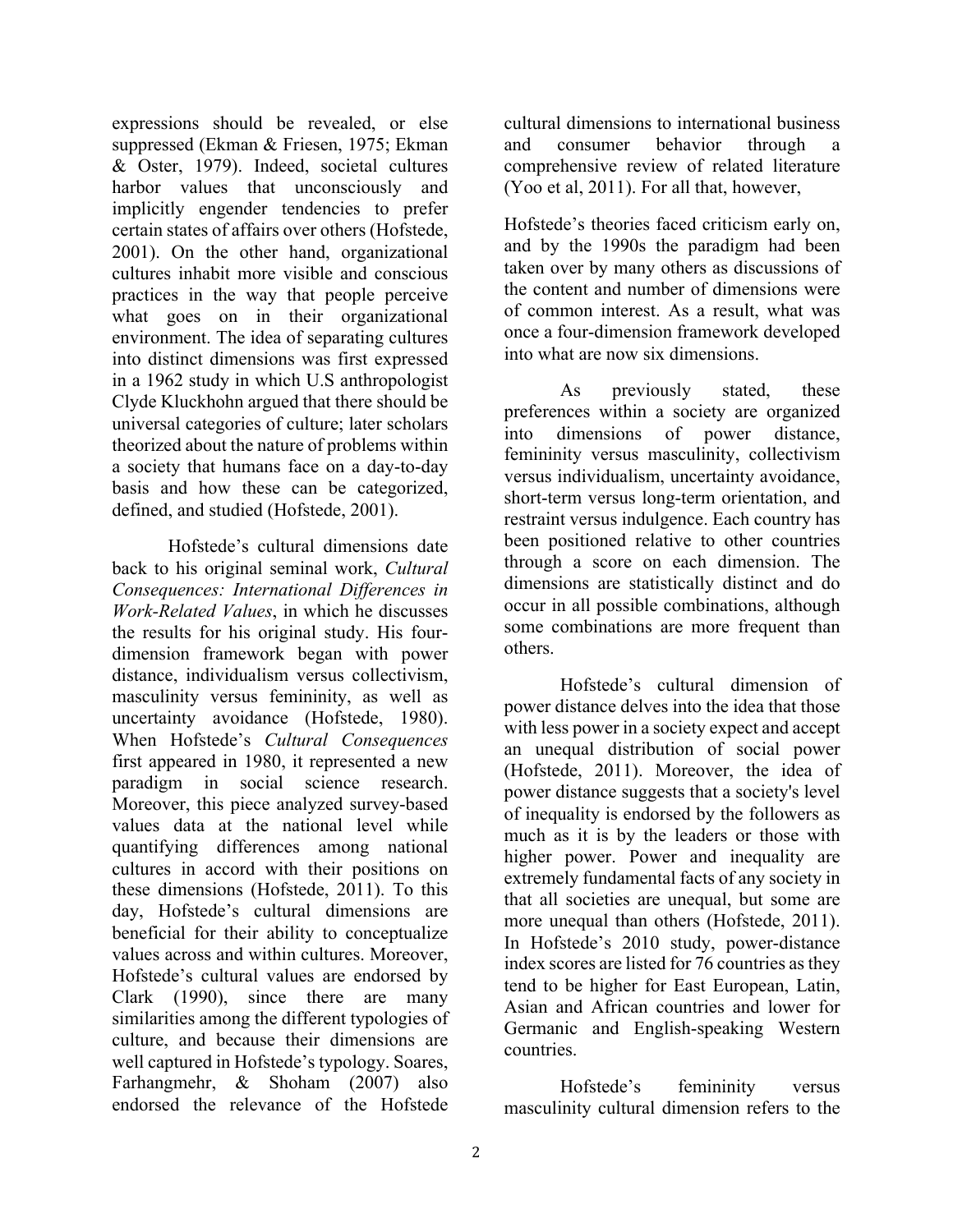division of emotional roles between women and men in a shared society. Moreover, cultures that are of a masculine nature tend to see a man's display of emotions as frowned upon, while cultures that are more feminine in nature see displays of emotion as more acceptable. Also, the women in feminine countries have the same modest, caring values as the men, whereas in the masculine countries they are somewhat assertive and competitive, but not as much as the men. These countries show a gap between men's values and women's values (Hofstede et al, 1998). Research has shown that masculinity is high in Japan, German speaking countries, and in some Latin countries like Italy and Mexico. It is moderately high in Englishspeaking Western countries and low in Nordic countries and the Netherlands. It is seen to be moderately low in some Latin and Asian countries like France, Spain, Portugal, Chile, Korea, and Thailand (Hofstede, 2009).

Hofstede's collectivistic versus individualistic cultural dimension seeks to gauge one's values regarding the importance of self-reliance versus focusing on the values of a group. One who comes from an individualistic society is expected to look after themselves and their immediate family, while one from a collectivistic society is expected to integrate and remain loyal to strong, cohesive groups, usually extended family starting at birth (Hofstede, 2011). Research has shown that individualism prevails in developed and Western countries, while collectivism prevails in less developed and Eastern countries. Japan tends to take a centralized position on this dimension (Hofstede, 2009). Individualistic characteristics are typically representative of low-context cultures whereas collectivistic characteristics are representative of a highcontext culture (Barkai, 2008).

Hofstede's uncertainty avoidance refers to the level of stress in a society in the

face of an unknown future. This dimension delves into the extent in which a culture programs its members to feel either uncomfortable or comfortable in unstructured situations. Unstructured situations are novel, unknown, surprising, and unusual. Uncertainty avoidance cultures try to minimize the possibility of such situations by strict behavioral codes, laws and rules, disapproval of deviant opinions, and a belief in absolute Truth—that is, "there can only be one Truth and we have it." Research has shown that people in uncertaintyavoidance countries are also more emotional and motivated by inner nervous energy. On the other end of the spectrum, uncertaintyaccepting cultures are more tolerant of opinions differing from the norm. They also try to have fewer rules, and on the philosophical and religious level they are empiricist, relativist, and allow different currents to flow side by side (Hofstede, 2011). This dimension can also be understood as free-thinking (low uncertainty avoidance) versus conformist (high uncertainty avoidance). Uncertainty avoidance scores are seen to be higher in East and Central European countries, in Latin countries, in Japan and in German-speaking countries, while being lower in English speaking, Nordic, and Chinese cultures (Hofstede, 2009).

Hofstede's short-term versus longterm orientation refers to the choice of focus for people's efforts, whether it be the future (long-term) or the present and past (shortterm). Moreover, one who comes from a short-term society may focus on the here and now, whereas persons in long-term societies may focus on future effects and consequences when making decisions. This dimension characterized a study among students in twenty-three countries. Results were developed from a questionnaire designed by Chinese scholars (Hofstede & Bond, 1988). Research shows that East Asian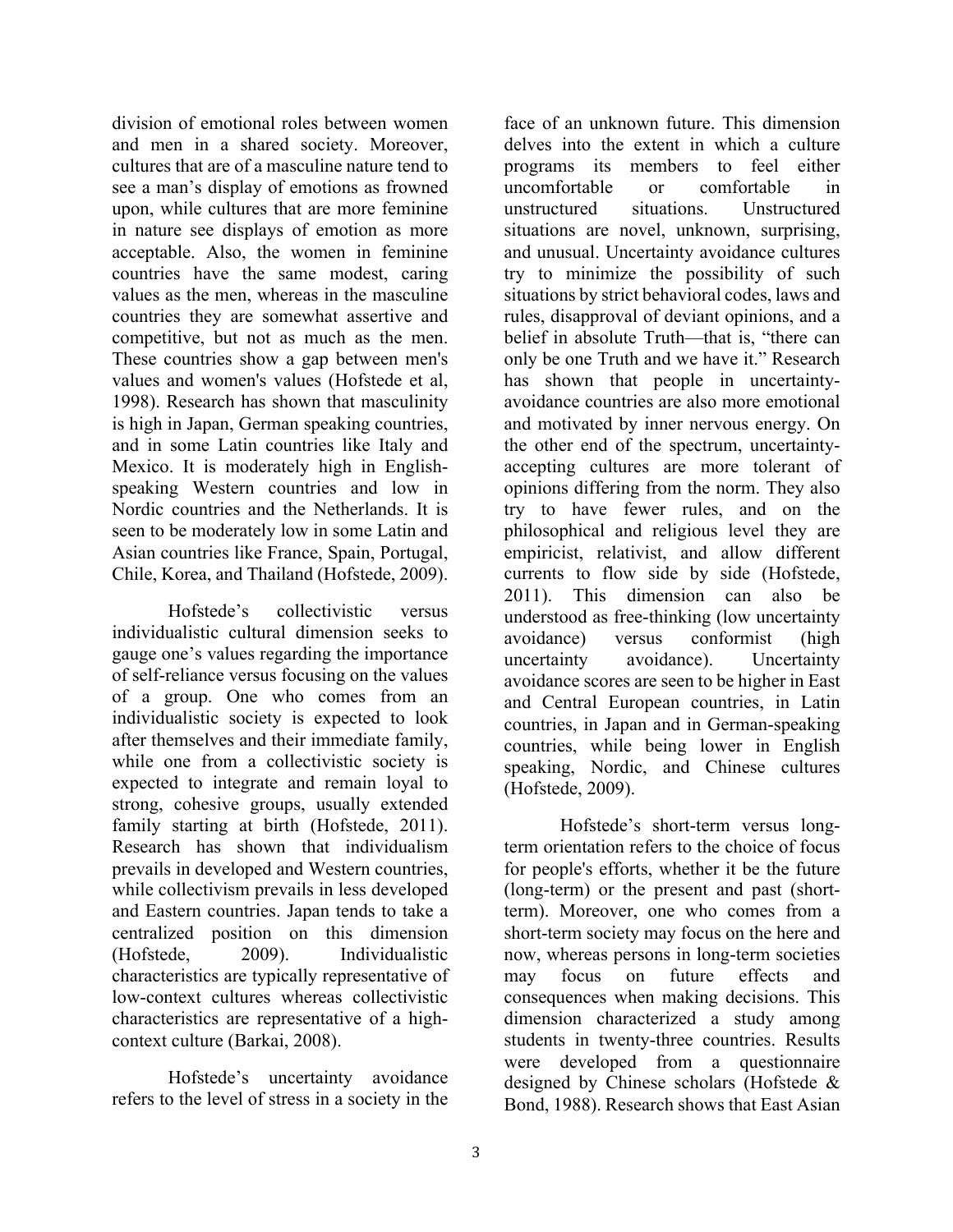countries—specifically in China, Hong Kong, Taiwan, Japan, and South Korea—are more long-term oriented. To a lesser extent, India and Brazil are also seen to be long-term oriented. Most European countries fall in the middle of the spectrum. The United States, Britain, Africa, and a few Islamic countries appear to have short-term orientation (Hofstede, 2009).

The last of the cultural dimensions, restraint versus indulgence, describes the gratification versus control of basic human desires related to enjoying life. A society that values indulgence can be understood as a society that allows relatively free gratification of basic and natural human desires related to enjoying life and having fun. On the other hand, a culture that values restraint can be understood as a society that controls gratification of needs and regulates it by means of strict social norms (Hofstede, 2011). Indulgence tends to exist in South and North America, in Western Europe, and in parts of Sub-Saharan Africa, while restraint is more prevalent in Eastern Europe, Asia and across the Muslim culture. Mediterranean Europe takes a more balanced position of indulgence and restraint.

Communication involves a socially shared symbol system, or code (Weiner et al, 1972). Nonverbal communication, specifically, can be understood as any communicative act that does not use speech. This includes but is not limited to, body posture, physical appearance, gaze, proxemics, and the use of artifacts (Duncan, 1969). Nonverbal communication appears across all cultures and is more prevalent in some than in others. The quality, quantity, and type of nonverbals may ultimately depend on one's personality; however, those nonverbals remain highly influenced by what is taught or shown, whether that be explicit or implicit (Mandal, 2014). We are also constantly learning proper communication through trial and error. Nonverbals that are acceptable in one setting may not be appropriate in another. This depiction of what is considered acceptable is oftentimes based on the setting and context of a situation.

Numerous studies have further explained the importance of nonverbal communication within and across cultures. Poyotos (1977) classified nonverbal phenomena based on the sensory channels, possible combinations of verbal and nonverbal communications, and the interaction potential of the behavior. These sensory channels are acoustic, visual, olfactory, and tactile. The classes identified are the verbal-vocal, nonverbal-vocal, as well as nonverbal-nonvocal. Theories introduced by Hall have shown that, although humans are culture-producing animals, in the remote past there were no humans and no culture. This infra-culture has evolved into what is now considered culture. Hall's major investigations feature the use of space (Mandal, 2014). To elaborate, every living thing has a physical space that separates it from the outside environment. It is with respect to this idea that we understand the importance of what our proxemics communicate to the society in which we inhabit (Hall, 1977), and better comprehend what others proxemics communicate to us. As humans, we tend to carry around an invisible bubble that we call our personal space. Whether we keep it in constant check or acknowledge it only when violated, "We may be more territorial about our personal space than we are about any other single area" (Remland, p. 119, 2017).

Such observations shed light, as well, on hand gestures. A review of the varied types of nonverbals calls on us to realize that context is relevant in any given situation, as such context pertains to intercultural nonverbal communication. A hand gesture, for example, can have many meanings,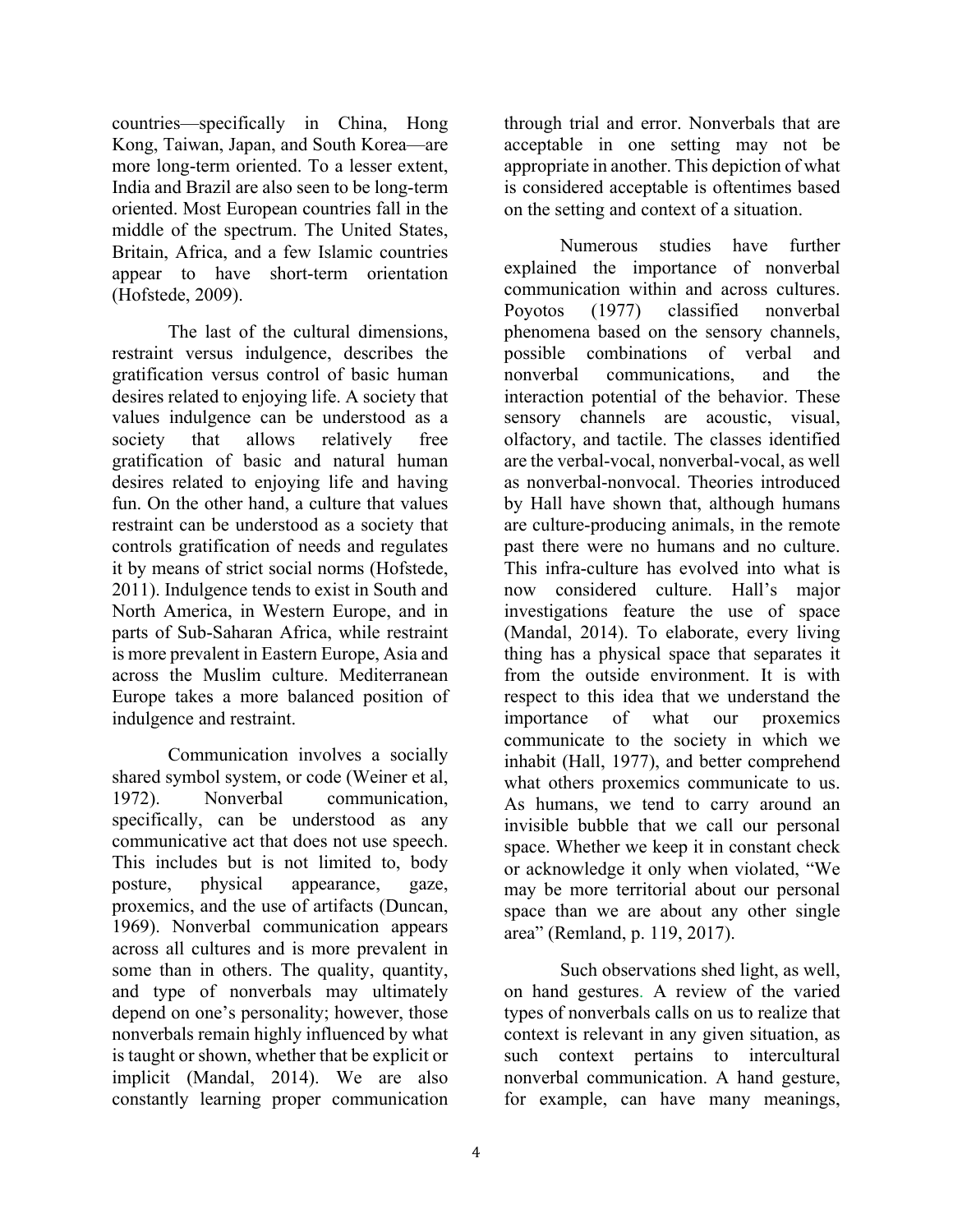depending on the cultural context (Topan, 2011). An example of the importance of context was displayed when President Bush greeted a large crowd of Australians with a gesture, he assumed was Churchill's famous "V" (for victory) gesture. President Bush unfortunately had the gesture backwards, which resulted in his flashing the large crowd of the British Commonwealth with the equivalent of the American middle finger (Archer, 1997). This example goes to show that even when an obscene gesture occurs unintentionally, it can connote either offense or ignorance.

There are various types of gestures across cultures. These gestures include emblematic gestures, which take the place of spoken words, deictic gestures to point at or refer to things, and pantomimic gestures to act things out. We also use iconic gestures to visualize concrete referents, metaphoric gestures to visualize abstract referents, and batonic gestures to highlight important points. While all these gestures may be relevant to the cultural context in which they are performed, emblematic gestures are perhaps the most relevant to their cultural context and setting. Indeed, when visiting a different culture, one may find that a certain hand gesture entails a meaning that runs opposite to that of our preconception; hence, the need for guidance when interpreting a gesture by someone in their own cultural ingroup (Marsh, Elfenbein & Ambady, 2003).

Even when we think we recognize a gesture while abroad, we may not recognize it as well as we think. In some cases, the confusion can be costly. Moreover, when an identical hand movement occurs in two cultures, the emblematic meaning may vary significantly. For example, the waving gesture for "good-bye" in the United States means "come here" in Japan. A thumbs up for "good luck" in the United States means "screw you" in Iran, and boyfriend in Japan.

Finally, the gesture for "OK" in the United States means "sex" in Mexico (Andersen, 1997). These are only a few ways in which understanding the context is crucial for displaying the intended gesture, and for refraining from offensive behavior.

Increasing cultural nonverbal intelligence regarding hand gestures has become imperative. This is potentially due to previous failures to accurately read hand gestures. In a respectful relationship, knowing or trying to understand how other cultures communicate is key building respectful relationships. Cultural context when displaying hand gestures is important in a mediation session. Someone from one culture may see a display of heavy hand gestures as engaging and inviting. In contrast, one from another culture may find the same gestures as intimidating and overwhelming. Similarly, subject to scrutiny are facial expressions and their universality, as noted by contemporary scholar Charles Darwin, in *The Expression of Emotion in Man and Animals*. He there suggests that emotions and their expressions, having evolved across species, were evolutionarily adaptive, biologically innate, and universal across all human and even nonhuman primates. According to Darwin (1972/1998), humans, regardless of race or culture, possess the ability to express emotions in the same ways, primarily through their faces (Matsumoto, 2006). Researchers Sylvan Tomkins and Paul Ekman obtained judgments of faces thought to express emotions pan culturally and demonstrated that all cultures agreed on the emotions portrayed in the expressions, providing the first evidence for their universality (Ekman, 1972). These findings demonstrated the existence of six universal expressions, those being anger, disgust, fear, happiness, sadness, and surprise. While new findings support the view that there are universal facial expressions of emotion, one possible limit on these findings is that all of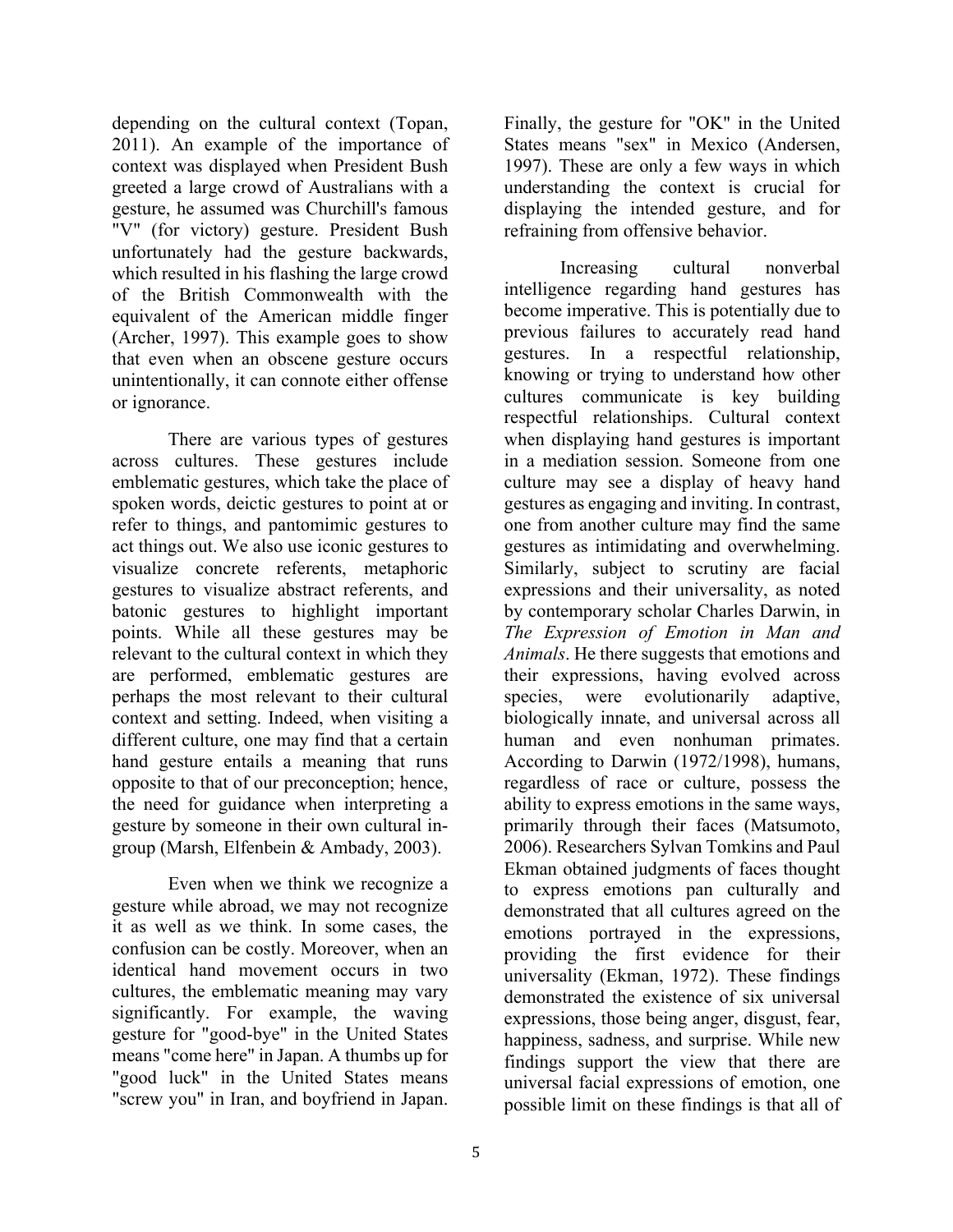the observers were college students who have been exposed to a degree of similar massmedia depictions of facial expressions (Ekman, 1972).

In one type of investigation, members of one culture were asked to show how their face would look if they were the person in each of a number of different emotional contexts (e.g., "you feel sad because your child died," "you are angry and about to fight"). Universality of expressions was demonstrated when observers in another culture succeeded in identifying which emotional contexts the expressions were intended to portray.

This finding had unusual importance because the people displaying the expressions were members of the isolated New Guinea culture. The ability of Americans to understand these New Guinean expressions could not be attributed to prior contact between these groups or to both having learned their expressions from mass media models (Ekman & Friesen, 1971). There are a few issues with these findings, however. First, there has only been one such study. It has not been repeated in another preliterate, visually isolated culture, nor for that matter in a literate, non-Western or Western culture. Second, not all six emotions portrayed were accurately recognized. Anger, disgust, happiness, and sadness were distinguished from each other and from fear and surprise, but the American observers could not distinguish the New Guineans portrayals of fear and surprise. Third, the facial expressions were posed (Ekman, 1972).

Eye contact, or lack thereof, is another form of nonverbal communication across cultures that carries a variety of meanings. For example, gaze is used in all cultures, but the amount of gaze differs quite largely. Research on humans and nonhuman

primates has shown that gaze is associated with dominance, power, or aggression (Fehr & Exline, 1987) as well as affiliation and nurturance (Argyle & Cook, 1976). Fehr and Exline suggested that the affiliative aspects of gazing begin in infancy, as infants attend to adults as their source of care and protection (Matsumoto, 2006).

A study occurred in which a pair of students from different countries had their amount of gaze observed. Arabs and Latin Americans showed the highest levels of gaze while Indians and northern Europeans showed the lowest levels. When people from different cultures were brought together to conduct this study, those with low levels of gaze were seen as impolite, dishonest, or not paying attention, while those with high levels of gaze were seen as threatening or insulting. Some cultures may implicitly or explicitly have certain rules about gaze. For example, there may be a rule about not looking at specific body parts, or specific people (Argyle & Cook, 1976). In Australia, if little to no eye contact is made, it is assumed that the person is shy, uninterested, or untrustworthy. If eye contact is too prolonged, it is interpreted as very high interest, and between males and females, as sexual interest (Barna, 1997).

Regarding such tendencies, we would do well to recall studies that address differences in cultural values (Hofstede, 1980; Sharma, 2009), relative to the interpretation and communication of messages. Recognizing and adapting to the differences of nonverbal communication across cultures is important (Barkai, 2008) in understanding the impact a mediator's hand gestures and eye contact may have on the parties participating in the mediation session. This awareness is crucial and beneficial in any mediation session as it is when the mediator is one from a majority culture and the parties are that of a minority culture.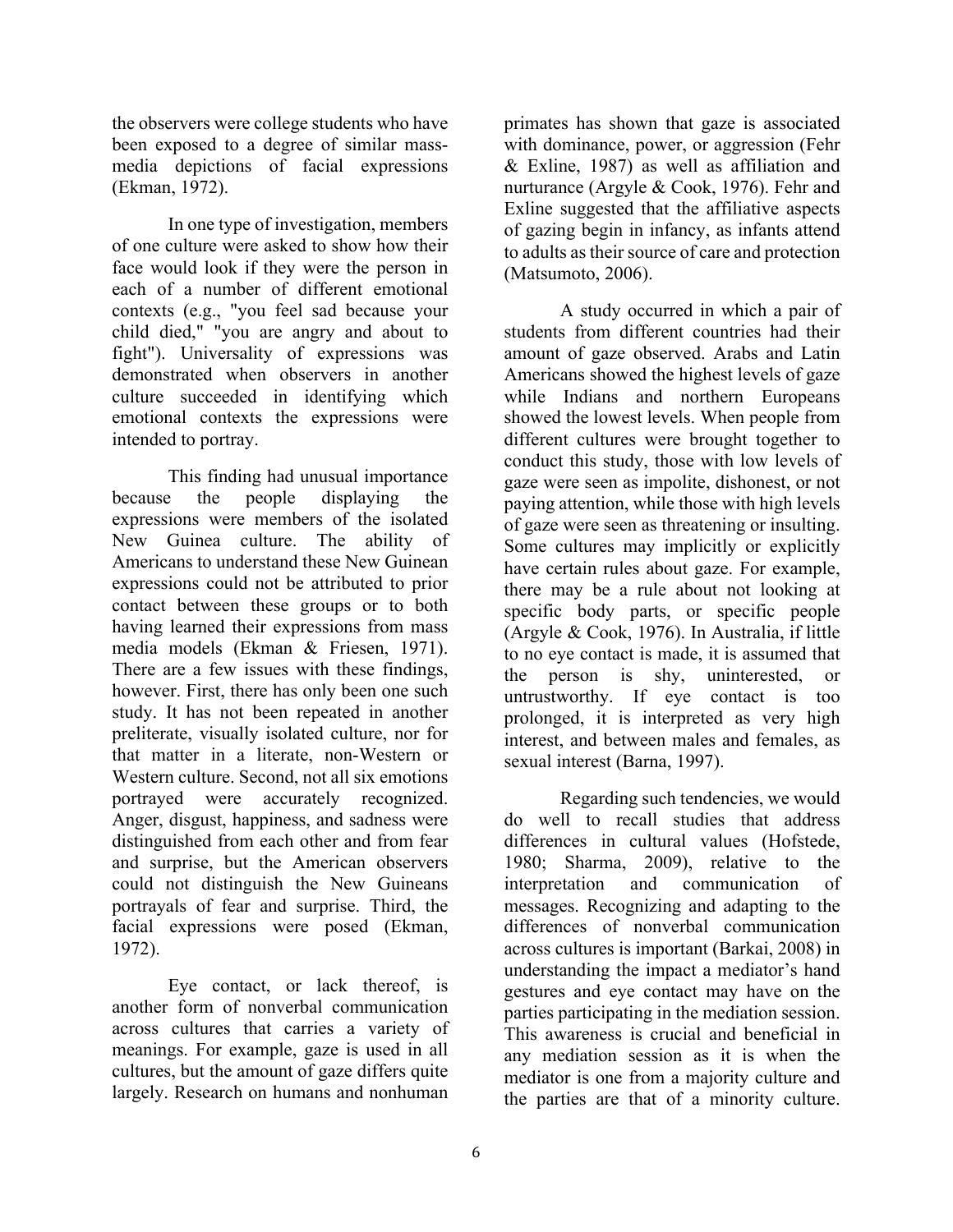Hofstede's cultural dimensions may help one understand the roots of values within a culture as they are able to fluctuate from person to person, while other values are more grounded. Hofstede's dimensions could be understood as the 'framework' in understanding cultural values. That said, it was not until later that Schwartz (2006) developed his theory of culture based on individual differences in value priorities and their effects on belief and behavior systems. Schwartz's theory revolves around the idea that there are three cultural-value dimensions that all societies confront.

The dimensions are embeddedness versus autonomy, hierarchy versus egalitarianism, and mastery versus harmony. These three value dimensions derive their framework from seven cultural value orientations: embeddedness, intellectual autonomy, affective autonomy, egalitarianism, hierarchy, harmony, and mastery. Embeddedness versus autonomy describes the extent to which people are autonomous or embedded in their groups and is most similar to Hofstede's dimension of Individualism versus Collectivism. Two types of autonomy have been introduced to delve deeper into this dimension. The first is intellectual autonomy in which creativity is encouraged, whereas affective autonomy is described as the affective encouragement for pleasurable experiences. On the other hand, embeddedness describes an encouragement towards collectivity and the value of social relationships, such as traditions within that group (Schwartz, 2006).

The dimension of hierarchy versus egalitarianism is similar to that of Hofstede's power distance. Moreover, egalitarianism is defined as "perceiving others as moral equals" (Schwartz, 2006). Egalitarianism encourages values such as social justice and equality amongst those in the society. On the other end of the spectrum is the idea of a

social hierarchy within the society. With this, the value of authority is encouraged and there is an unequal distribution of power within the society. The last of the dimensions is the idea of mastery versus harmony. In this, harmony refers to fitting oneself into the world and appreciating differences, whereas mastery is the idea of working towards mastering or changing the environment. In other words, the two are different in their reasoning for human purpose (Schwartz, 2006).

While Hofstede and Schwartz share similar concepts for their theories of cultural values, Schwartz's values are based more so on individual needs and purpose while Hofstede's values are looked at with respect to extrinsic values in a society (Schwartz, 1994). Moreover, Schwartz (1992) looks at values based on needs, which consist of individuals' requirements as biological organisms; society's necessity for structured and coordinated social interaction; and, lastly, the group's need for survival and support. On the other hand, Hofstede's value framework is related to macroeconomic variables, shaped based on norms (Hofstede, 2001).

In regard to the future of studies in cultural values, some critics suggest that the number of dimensions should be extended. Triandis (2004) has defended this position, and the GLOBE (Global Leadership and Organizational Behaviour Effectiveness) project tried to extend Hofstede's five dimensions to eighteen dimensions. GLOBE is a large-scale application that was conceived by United States management scholar Robert J. House in 1991 (Grove, 2005). Efforts to effectively increase the number of dimensions has not yet occurred; increasing the number of dimensions would only be meaningful when their concepts and statistics are independent of those already used and studied.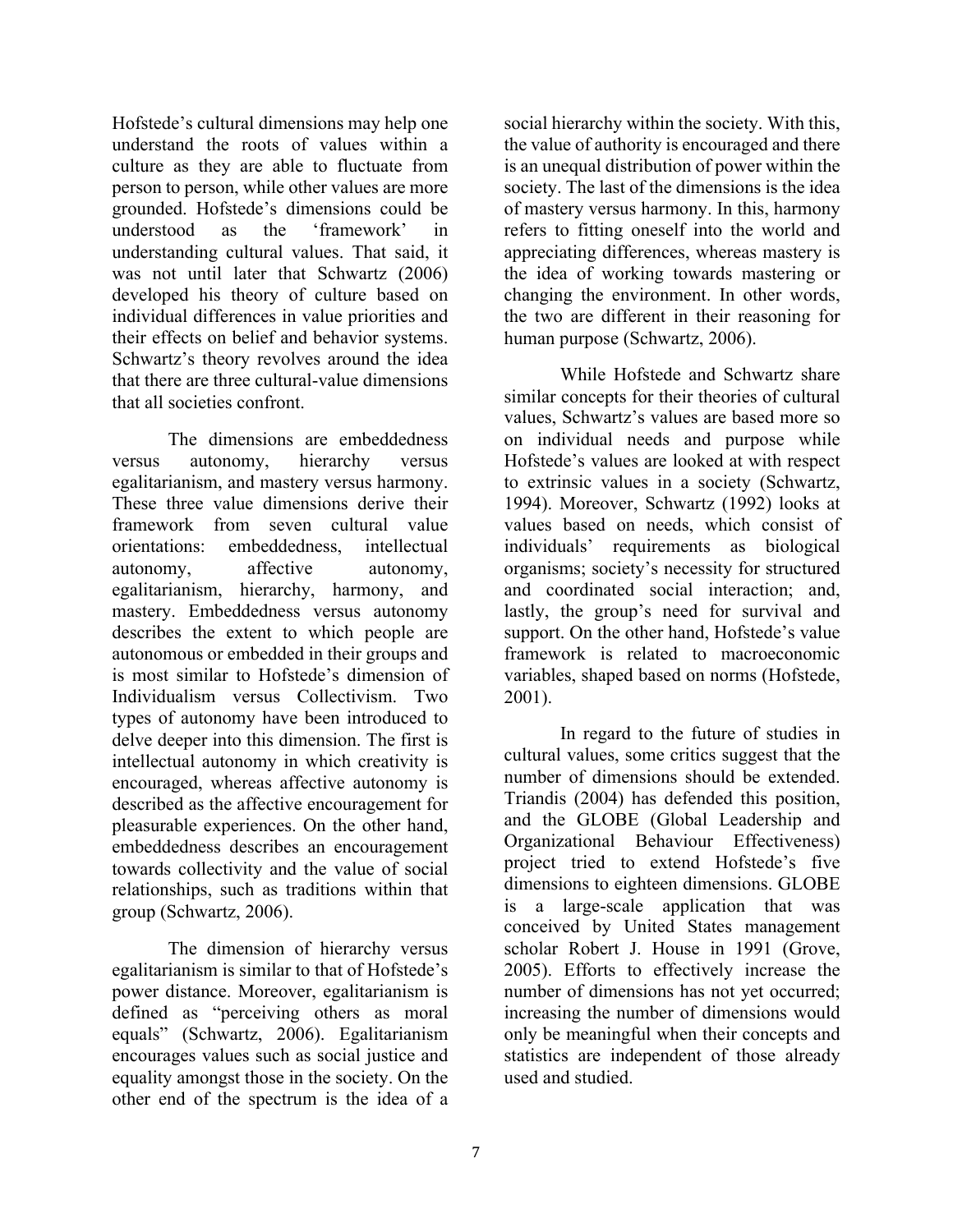To illustrate these concepts, I devised a research question revolving around surveys. The objective when gathering these surveys is to see how various cultures perceive nonverbal communication in its contribution to a mediation session. I specifically explore the following research question: To what extent can we predict the participants' preference for high nonverbal presentation in a mediation session? My study measures individuals' cultural values via the Personal Cultural Orientations Scale, representative of Hofstede's six cultural dimensions.

I further use two videos depicting a mediation session that include a Caucasian woman as the mediator to display nonverbals. One of these videos consists of the mediator displaying heavy eye contact and hand gestures, and one with limited-to-no eye contact, as well as no hand gestures. The video was evaluated by a faculty member in the Communication Studies department to ensure that the variation of high nonverbals and low nonverbals was adequately portrayed. Persons of different ethnicities, races, and nationalities have been asked a series of questions in accord with the Personal Cultural Orientations Scale. Participants then watched the two videos of the mediation session and followed with a brief four-question survey, the purpose being for them to reflect on the nonverbals they witnessed in the videos.

Questions include whether or not they enjoyed the mediators heavy display of nonverbals, whether or not they found the heavy display of nonverbals to be engaging, and if—were they a party in the mediation session—they would prefer the heavy use of nonverbals as opposed to the lack of nonverbals. The subjects of the data collection are those enrolled in an Introduction to Communication class as well as an Intercultural Communications class,

with all being representatives of diverse groups.

Furthermore, it is important to recognize the difference of cultural values for a Caucasian woman who has behaviors featuring typical American stereotypes. Moreover, the mediator in the videos can be described as an individualist, informal, lowcontext communicator who uses a rationalbased approach to problem solving and conflict resolution. It is because of this "identity" that changing perspectives and adapting to other culture's values when mediating can be difficult. Moreover, lacking the ability to be what you are not and consequently not being able to relate to people from other cultures as they might prefer to be related can be detrimental. However, that is not to say that one cannot try and succeed.

As for protocol, the research hinged on a collection of 313 surveys. The online, 15-minute survey was sent out to those enrolled in an Introduction to Communication and Intercultural Communications courses at a large southwestern university. The online survey was created via Qualtrics.

Of the 313 participants, 176 (56%) identify as female, 121 (38%) identify as male, two (.006%) identify as another gender, and 14 chose not to answer. As far as ethnicity, 143 (45%) identify as White, 64 (20%) identify as Black or African American, 75 (23%) identify as Hispanic, Latino, or of Spanish origin, one (.003%) identifies as American Indian or Alaskan Native, 20 (.06%) identify as Asian, five (.01%) identify as Middle Eastern or North African, zero identify as Native Hawaiian or Pacific Islander, and five (.01%) identify as another ethnicity. In regard to nationality, 258 (82%) are of American nationality, eight (.02%) are of Asian nationality, eight (.02%) are of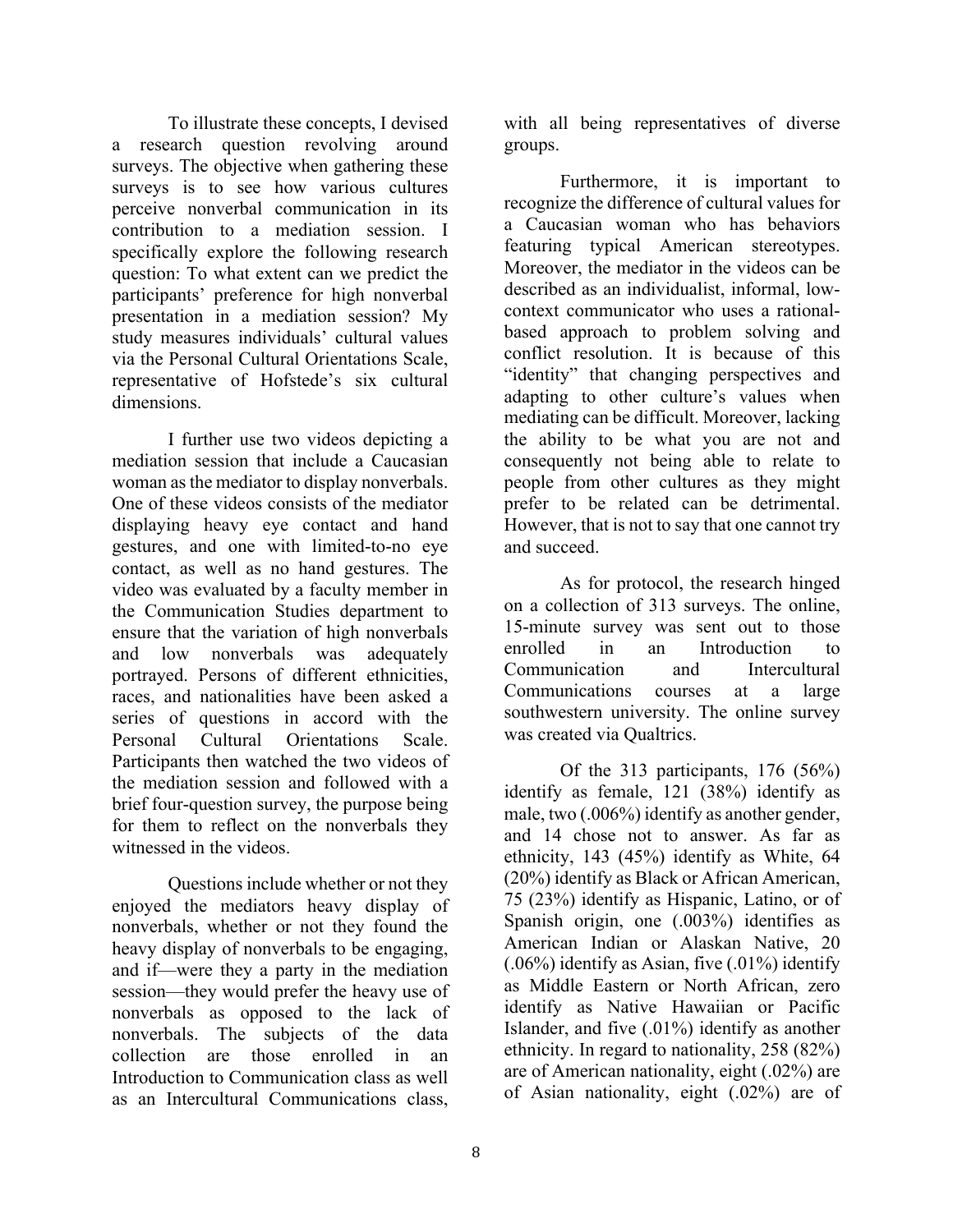European nationality, one (.003%) is of Japanese nationality, 21 (.06%) are of Mexican nationality, and twelve (.03%) are of another nationality.

As for personal cultural orientation, researchers began using various self-report scales with the purpose of measuring individual cultural values as they correspond with Hofstede's national-based dimensions. These include the 32-item work-related values scale (Hofstede 1980), the 32-item Idiocentrism-Allocentrism Scale (Triandis et al., 1985), the 20-item Value Survey Module, VSM 94 (Hofstede 1994), the 24-item Self-Construal Scale, SCS (Singelis 1994), the 26 item Cultural Values Scale, CVSCALE (Yoo et al., 2011), and the 20-item cultural dimensions scale (Furrer, Liu, & Sudharshan, 2000).

These scales face criticism for treating each cultural value as a unidimensional construct, despite evidence that values are interrelated (Bearden et al. 2006; Oyserman et al, 2002; Soares et al, 2007; Taras, Rowney, & Steel, 2009). Due to the criticisms that these scales faced, the Personal Orientations Scale is used to measure cultural values on an individual level. Personal cultural orientations consist of shared cultural values and norms as well as personal beliefs based on unique individual experiences. Hence, there are theoretical reasons to expect a conceptual link between national level and individual level cultural values (Oyserman et al., 2002). This 40 question scale is designed to effectively measure Hofstede's Cultural Dimensions on a personal level.

The dimensions are: Independence versus Interdependence, which is reflective

of Hofstede's Individualism versus Collectivism dimension; Risk Aversion versus Ambiguity Intolerance, which is reflective of Hofstede's Uncertainty Avoidance dimension; Power versus Social Equality, which is reflective of Hofstede's Power Distance dimension; Masculinity versus Gender Equality, which is reflective of Hofstede's Masculine versus Feminine dimension; and Tradition versus Prudence, which is reflective of Hofstede's long-term versus short-term orientation dimension. Each dimension is broken down into four or five questions that are depictive of that cultural dimension. Those participating in the survey are to respond to the questions based on a seven-point scale of strongly agree to strongly disagree, with 7 being strongly agree and 1 being strongly disagree.

# **Results**

The means and standard deviations of the personal cultural orientations appear in Table 2. We conducted a series of simple linear regressions to investigate the relationship between each of the personal cultural orientations' subscales (Independence, Interdependence, Risk Aversion, Power, Social Inequality, Ambiguity Intolerance, Masculinity, Gender Equality, Tradition, and Prudence) and preference for high nonverbal mediation contexts (see Table 3). Simple linear regression showed a significant relationship between Interdependence and participants' preference for high nonverbals in a mediation session (F  $(1, 311) = 3.74$ ,  $p = .05$ ), with an *R2* of .012. For every one-unit increase in interdependence, participants preference for high nonverbal mediation session increased 0.16 ( $t = 1.93$ ,  $p = .05$ ).

# **Table 2. Means and Standard Deviations of Personal Cultural Orientations**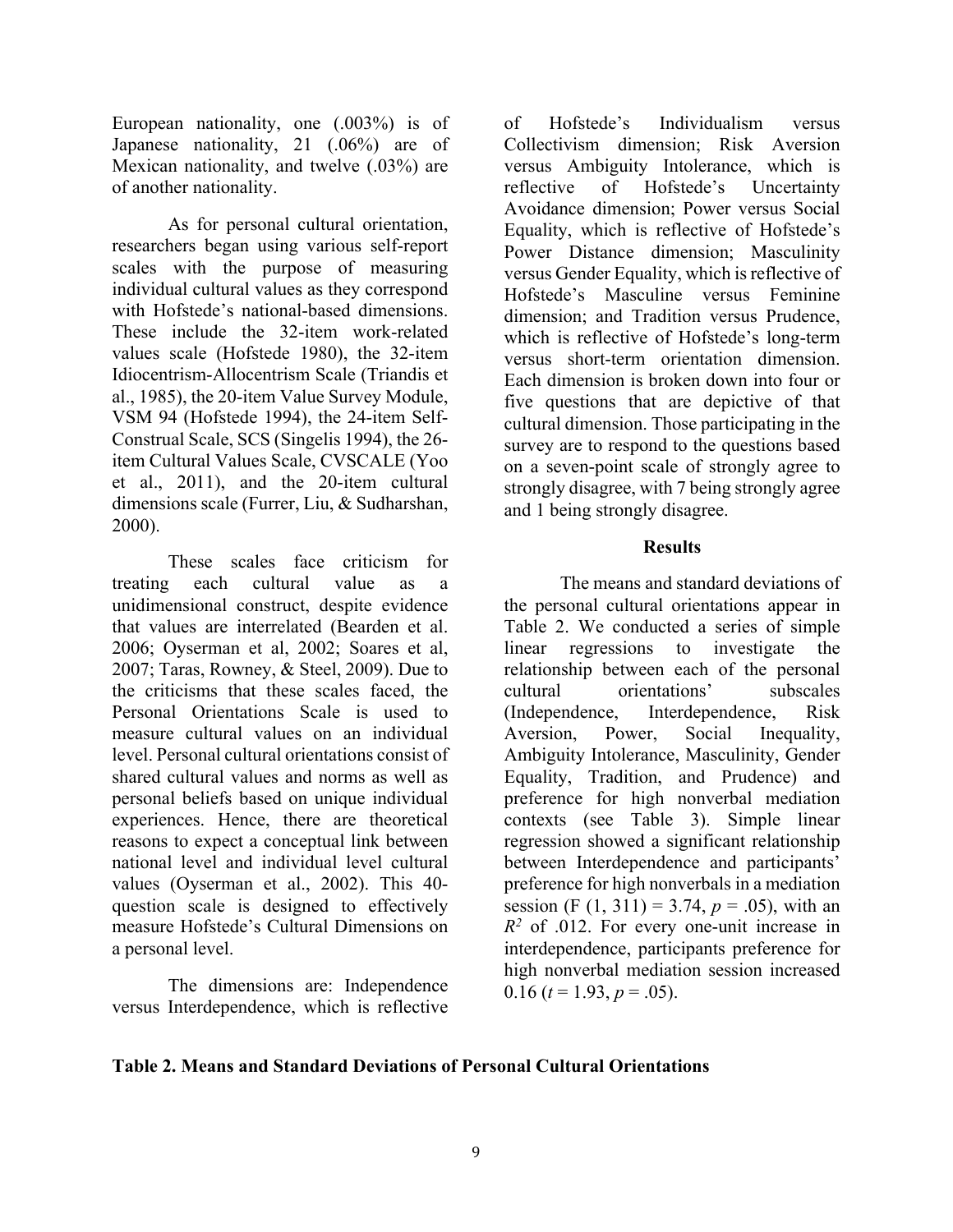| <b>Personal Cultural Orientation</b> | Mean | <b>SD</b> |
|--------------------------------------|------|-----------|
| Independence                         | 5.95 | 0.64      |
| Interdependence                      | 5.90 | 0.77      |
| <b>Risk Aversion</b>                 | 4.18 | 1.16      |
| Power                                | 4.49 | 1.25      |
| Social Inequality                    | 3.18 | 1.18      |
| Ambiguity Intolerance                | 5.21 | 1.18      |
| Masculinity                          | 4.39 | 1.09      |
| Gender Equality                      | 6.48 | 0.80      |
| Tradition                            | 5.62 | 1.14      |
| Prudence                             | 5.86 | 0.93      |

Simple linear regression showed a significant relationship between Gender Equality and participants' preference for high nonverbals in a mediation session (F (1,311)  $= 11.60, p = .00$ , with an  $R^2$  of .04. For every

one-unit increase in gender equality, participants preference for high nonverbals in a mediation session increased  $0.30$  ( $t = 3.40$ ,  $p = 0.0$ ).

| Personal                 | $R^2$ | F(1, 311) |         | <b>SE</b> |
|--------------------------|-------|-----------|---------|-----------|
| Cultural                 |       |           |         |           |
| Orientations             |       |           |         |           |
|                          |       |           |         |           |
| Independence             | 0.003 | 0.75      | $-0.03$ | 0.11      |
| Interdependence          | 0.012 | $3.74*$   | 0.15    | $0.08**$  |
| <b>Risk Aversion</b>     | 0.000 | 0.09      | 0.02    | 0.06      |
| Power                    | 0.000 | 0.17      | 0.02    | 0.05      |
| Social Inequality        | 0.001 | 0.33      | $-0.03$ | 0.06      |
| Ambiguity<br>Intolerance | 0.003 | 0.81      | 0.05    | 0.06      |

**Table 3. Linear Regression Analysis of Personal Cultural Orientations and Preference for High Nonverbal Mediation Contexts (N = 312)**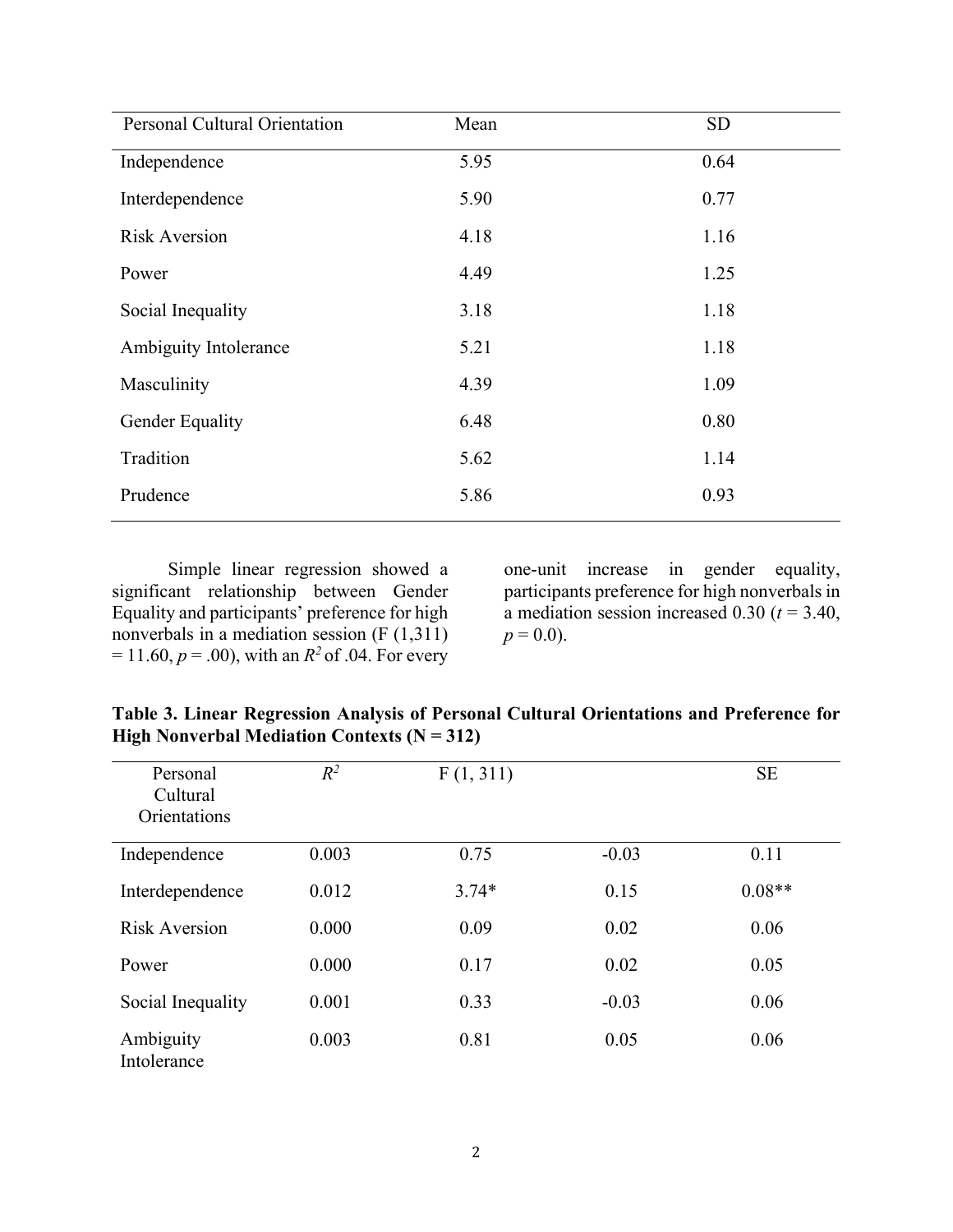| Masculinity            | 0.000 | 0.17       | $-0.03$ | 0.06      |
|------------------------|-------|------------|---------|-----------|
| <b>Gender Equality</b> | 0.036 | $11.60***$ | 0.30    | $0.09***$ |
| Tradition              | 0.011 | 3.60       | 0.11    | 0.06      |
| Prudence               | 0.002 | 0.52       | 0.05    | 0.07      |

 $**p* < .05; ** *t* = 1.93, *p* < .05; *** *p* < .05; *** *t* = 3.40, *p* < .05$ 

The simple linear regressions for Independence, F  $(1,311) = .10, p = .75$ ; Risk Aversion, F (1,311) = 0.09, *p* = .76; Power, F  $(1,311) = 0.14, p = .71$ ; Social Inequality, F  $(1,311) = 0.33$ ,

 $p = .57$ ; Ambiguity Intolerance, F  $(1,311) =$ 0.81,  $p = .37$ ; Masculinity, F (1,311) = 0.17, *p* = .68; Tradition, F (1,311) = 3.60, *p* = .06; Prudence, F  $(1,311) = 0.53$ ,  $p = .49$ , and participants' preference for high nonverbal mediation sessions were not significant.

#### **Conclusion**

Mediation is a process in which individuals seek a settlement of their differences. It is important to acknowledge that the mediator's use of verbal and nonverbal communication carries significance in a mediation. It is part of the mediator's responsibility to help the parties feel comfortable relaying significant and personal information. For that reason, it is also important for the mediator to have awareness of the impact of their personal nonverbals and recognize the preferences of the parties for whom they are mediating to reach a successful outcome.

Nonverbal communication serves as an important role in communication and shows the evolution of humans from animals. Nonverbals also have the potential to communicate genuine thoughts and feelings significantly more than verbal communication. For this reason, it is

important that the receiving party be aware of the cultural context in which the nonverbals are displayed. Understanding the roots of nonverbal communication across cultures is imperative to a respectful relationship and mediation session among those who have differing cultural values.

This study had individuals from varying cultures respond to questions after observing two videos of a mediator's opening statement. One video displayed high nonverbals (heavy eye contact and hand gestures) while the other showed a lack of eye contact and hand gestures. The individuals completing the survey were asked to rate their preference of the mediator's nonverbals from their individual cultural preferences. The data demonstrated the existence of two personal cultural orientations that showed a significant relationship between participants' responses and a preference for a heavy display of nonverbals in a mediation session. Moreover, as there was an increase in those who are more interdependent, there was a significant increase in preference for a heavy display of nonverbals in a mediation session. This significant relationship in preference for high nonverbals in a mediation session was also seen for the gender equality subscale.

The correlation—as shown through an increase in units for gender equality as participants' preference for high nonverbals in a mediation session increases—can be related to the idea that women and men share similar roles in society. Moreover, as they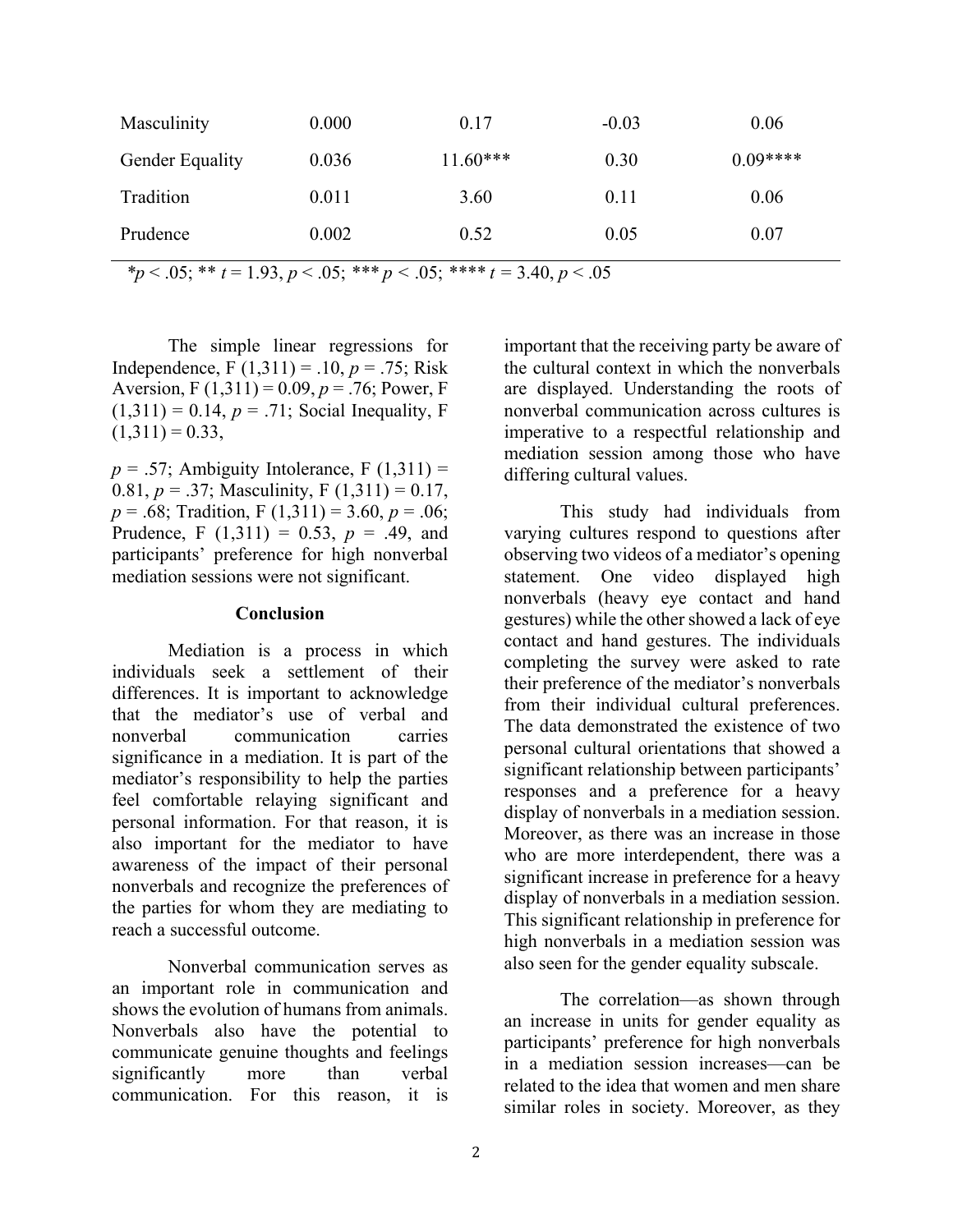begin to occupy those equal roles, they may begin to share expressive traits (high nonverbals) as well. Participants' who agreed with the aspects of the gender equality personal cultural orientation subscale might agree that it is okay for men to be emotional sometimes (Sharma, 2009), displaying emotions through such nonverbals as hand gestures and facial expressions. To further draw on the correlation shown through an increase in units for gender equality as participants' preference for high nonverbals in a mediation session, increase can be related to Hofstede's (1980, 2001) feminine culture idea (reflective of gender equality subscale) that high displays of nonverbals are seen as cooperative and equalizing for cultural contexts in which most of the participants are familiar. This acceptance for a display in nonverbals for different genders may potentially be an explanation for the correlation in the participants' preference for high nonverbals in a mediation session.

The correlation shown through an increase in units for interdependence as participants' preference for high nonverbals in a mediation session increase did not come as a surprise. Moreover, Sharma (2009) and Hofstede (1980) suggests that those of a collectivistic culture (interdependent) use more high-context communication because they rely on nonverbal cues over verbal cues.

Since the data show a significant relationship between participants' personal cultural preferences and their preference for high nonverbals in a mediation session for two out of ten Personal Cultural Orientation subscales, it can be said that the Personal Cultural Orientations cannot significantly predict this specific group of participants' preferences for displays of nonverbals in a mediation session.

The importance of cultural differences in perceptions of nonverbal communication in mediation contexts is largely understudied. While this project was limited in its scope, the findings provide a direction for future research. Future possibilities for this study may include participants of different age groups, as a potential flaw in this study is that the group consists of college students who have been adapted to a certain display of nonverbals and therefore have created a bias. Future research could continue to explore the importance of gender equality and interdependence as it relates to perceptions of nonverbal communication behaviors in further depth. In particular, the gender of the mediator should be varied to see if that influences the participants' perceptions. A male mediator using highly expressive nonverbals may be perceived differently than a female mediator, as featured in the current study.

In recognition of the everchanging world in which we live and its impact on society, it is important to understand the value of this study in its contribution to increase awareness of the mediator's use of verbals and nonverbals in the mediation process.

# **References**

- Abramson, H. I. (2004). *Mediation representation: Advocating in a problem-solving process*. (pp. 242– 243). South Bend, Ind: National Institute for Trial Advocacy.
- Andersen, P.A. (1997). Cues of Culture: The basis of intercultural differences in nonverbal communication. In Samovar, L.A., & Porter. E. (Eds.), *Intercultural Communication:* 8th edition. Belmont, CA: Wadsworth Publishing.
- Archer, D. (1997). Unspoken diversity: Cultural differences in gestures. *Qualitative Sociology, 20*, 79–105.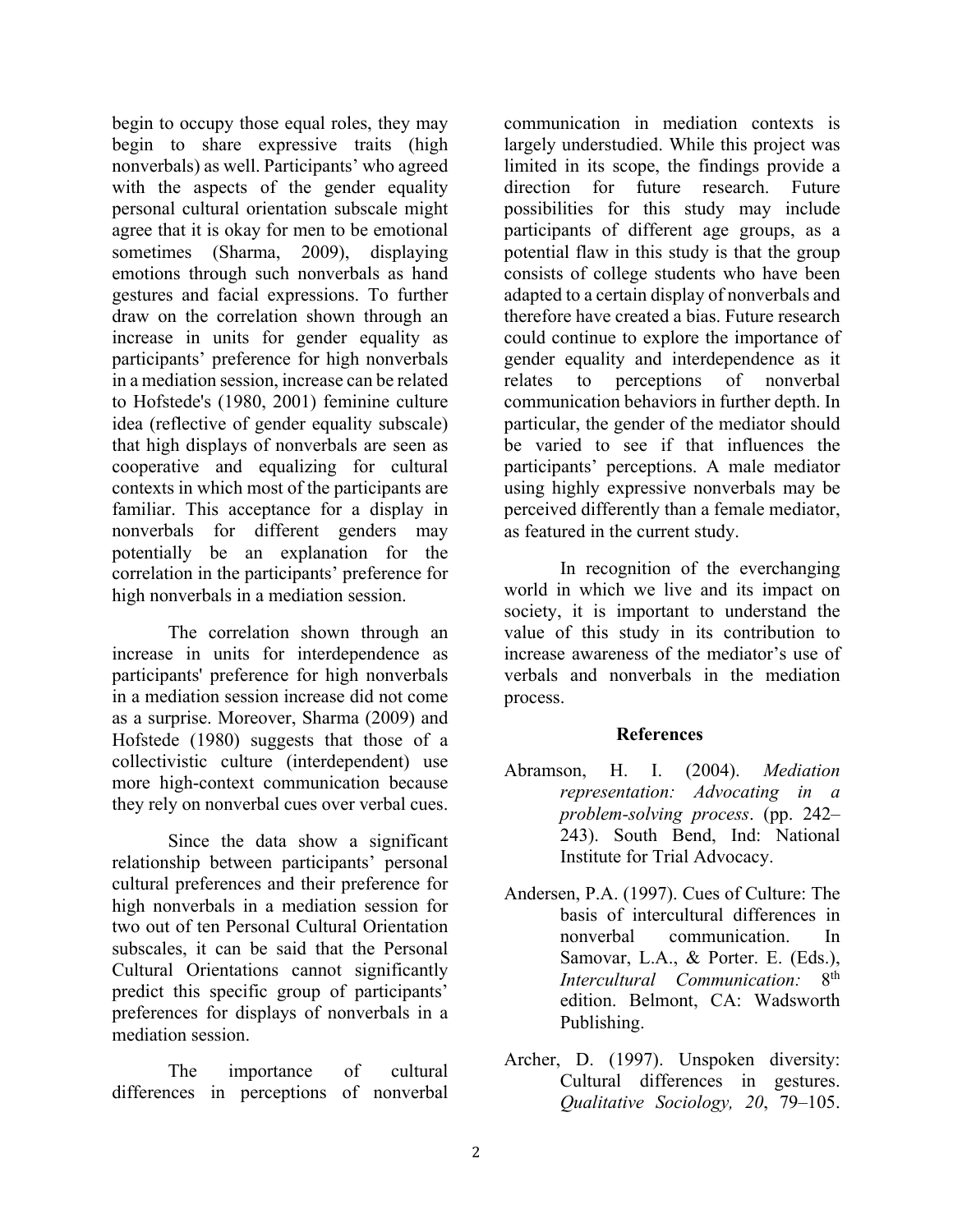Retrieved from https://link.springer.com/content/pdf/ 10.1023%2FA%3A1024716331692. pdf

- Argyle, M., & Cook, M. (1976). *Gaze and mutual gaze.* New York: Cambridge University Press.
- Barkai, J. (2008). What's a cross-cultural mediator to do? A low-context solution for a high-context problem. *Cardozo Journal of Conflict Resolution*, *10*, (pp. 43–89). Retrieved from https://ssrn.com/abstract=1434165
- Barna, L.M. (1997). Stumbling blocks in intercultural communication. In Samovar, L.A., & Porter. E. (Eds.),<br>Intercultural Communication: 8<sup>th</sup> *Intercultural Communication:* edition. Belmont, CA: Wadsworth Publishing.
- Bearden, W. O., Money, R. B., & Nevins, L., J. (2006). Multidimensional versus unidimensional measures in assessing national culture values: The Hofstede VSM 94 example. *Journal of Business Research, 59*, 195–203.
- Beer, J., & Packard, C. (2012). *The Mediator's Handbook.* British Columbia, Canada: New Society.
- Clark, T. (1990). International marketing and national character: A review and proposal for an integrative theory. *Journal of Marketing, 54*(4): 66–79.
- Darwin, C. (1998). *The expression of emotion in man and animals.* New York: Oxford University Press. (Original work published 1972)
- Duncan, S. D. Jr. (1969). Nonverbal communication. *Psychological Bulletin, 72*, 118.
- Ekman, P. (1972). Universal and cultural difference in the facial expression of emotion. In Cole, J. (Eds.), *Nebraska symposium on motivation* (pp. 207– 283). Lincoln, NE: University of Nebraska Press.
- Ekman, P., & Friesen, W. V. (1971). Constants across cultures in the face and emotion. *Journal of Personality and Social Psychology, 17*(2), 124– 129. Retrieved from https://doi.org/10.1037/h0030377
- Ekman, P., & Friesen, W. V. (1975). *Unmasking the face: A guide to recognizing emotions from facial clues.* Los-Altos, CA: Prentice-Hall.
- Ekman, P., & Oster, H. (1979). Facial expression of emotion. *Annual Review of Psychology, 30*, 527–554.
- Fehr, B. J., & Exline, R. V. (1987). Social visual interactions: a conceptual and literature review. In A. W. Siegman & S. Feldstein (Eds.), *Nonverbal Behavior and Communication* (Vol. 2, pp. 225–326). Hillsdale, NJ: Erlbaum.
- Furrer, O., Liu, B. S.-C., & Sudharshan, D. (2000). The relationships between culture and service quality perceptions: Basis for cross-cultural market segmentation and resource allocation. *Journal of Service Research*, *2*(4), 355–371. https://doi.org/10.1177/10946705002 4004
- Goman, C. (2008). *The nonverbal advantage.* Berret – Koehler Publishers, Inc., San Francisco, p. 143.
- Grove, N. C. (2005). *Introduction to the GLOBE research project on leadership worldwide*. Retrieved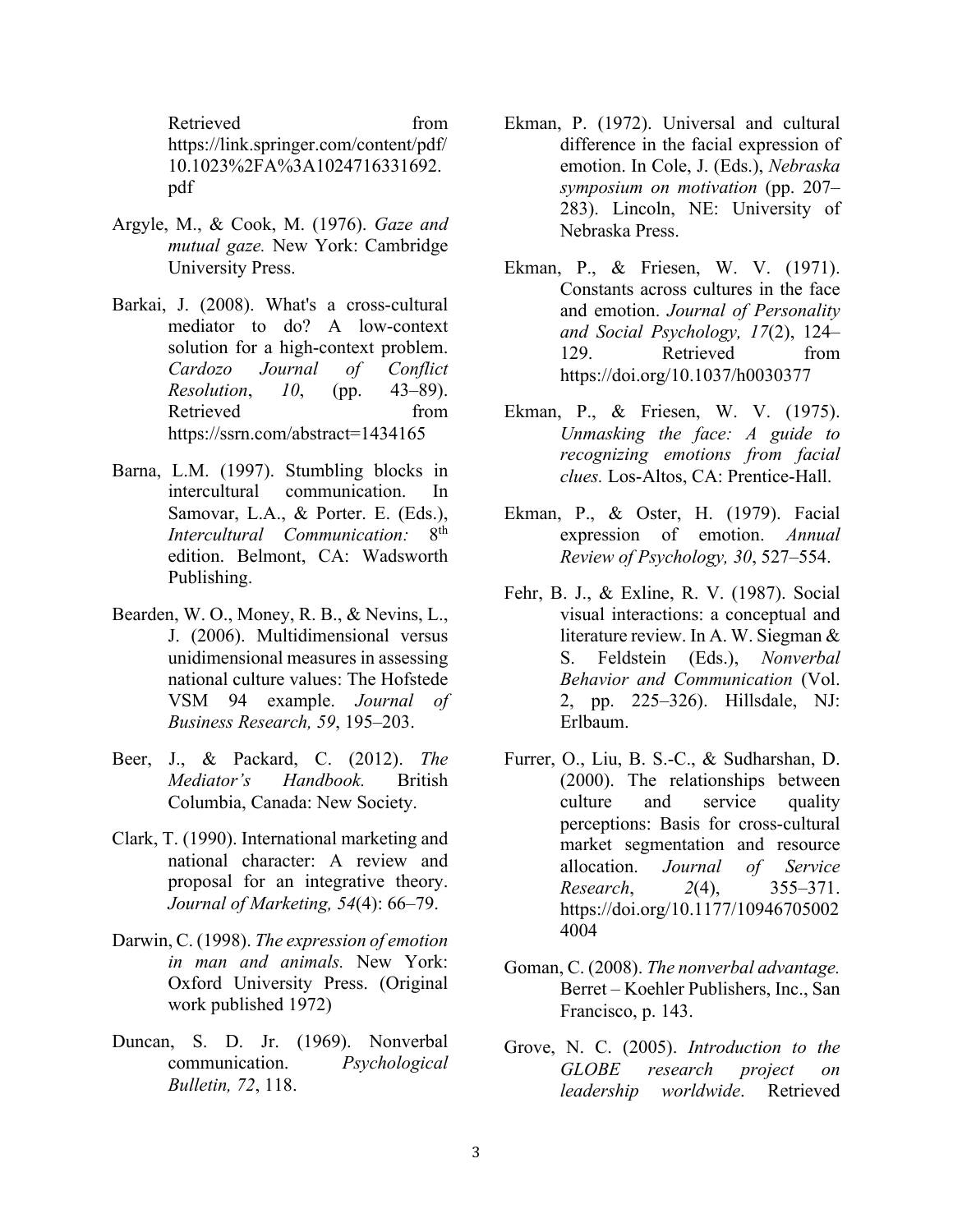from http://www.grovewell.com/pub-GLOBE-intro.html

- Hall, E. T. (1977). *Beyond culture.* Garden City, NY: Doubleday & Company, Inc
- Hofstede, G. (1980). *Culture's consequences: International differences in workrelated values.* Beverly Hills, CA: Sage.
- Hofstede, G. & Bond, M.H. (1988). The Confucius connection: From cultural roots to economic growth. *Organizational Dynamics*, *16*(4), 4– 21.
- Hofstede, G., Arrindell, W. A., Best, D. L., de Mooij, M. Hoppe, M. H., van de Vliert, E., van Rossum, J. H. A., Verweij, J., Vunderink, M. & Williams, J. E. (1998). *Masculinity and femininity: The taboo dimension of national cultures.* Thousand Oaks, CA: Sage.
- Hofstede, G. (2001). *Culture's consequences: comparing values, behaviors, institutions, and organizations across nations.* Thousand Oaks, CA: Sage (co-published in the PRC as Vol. 10 in the Shanghai Foreign Language Education Press SFLEP Intercultural Communication Reference Series, 2008)
- Hofstede, G. (2009). *Dimensionalizing cultures: the Hofstede model in context.* Online Readings in Psychology and Culture (Unit 17, Chapter 14). International Association for Cross-Cultural Psychology.
- Hofstede, G. (2010). The GLOBE debate: Back to relevance. *Journal of*

*International Business Studies, 41*, 1339-46.

- Hofstede, G. (2011). Dimensionalizing cultures: The Hofstede model in context. *Online Readings in Psychology and Culture, 2*(1). Retrieved from https://doi.org/10.9707/2307- 0919.1014
- Kluckhohn, C. (1962). *Universal categories of culture. In S. Tax (Ed.),*  Anthropology today: Selections (pp. 304-20). Chicago, IL: University of Chicago Press (first published 1952).
- Mandal, F. B. (2014). Nonverbal communication in humans. *Journal of Human Behavior in the Social Environment, 24*(4), 417–421. https://doi.org/10.1080/10911359.20 13.831288
- Marsh, A. A., Elfenbein, H. A., & Ambady, N. (2003). Nonverbal "accents": Cultural differences in facial expressions of emotion. *Psychological Science* (0956-7976), *14*(4), 373–376. Retrieved from https://libproxy.library.unt.edu:9443/ loginurl=http://search.ebscohost.com /login.aspx?direct=true&db=s3h&A N=10053672&scope=site
- Matsumoto, D. (2006). *Culture and nonverbal behaviour.* Retrieved from http://www.davidmatsumoto.com/co ntent/Matsumoto%20Chapter%2012 %20Pages%20from%20Manusov%2 0II%20Proff-14.pdf
- Oyserman, D., Coon, H. M., & Kemmelmeier, M. (2002). Rethinking individualism and collectivism: evaluation of theoretical assumptions and meta-analyses. *Psychological Bulletin, 128*(1), 3–72.